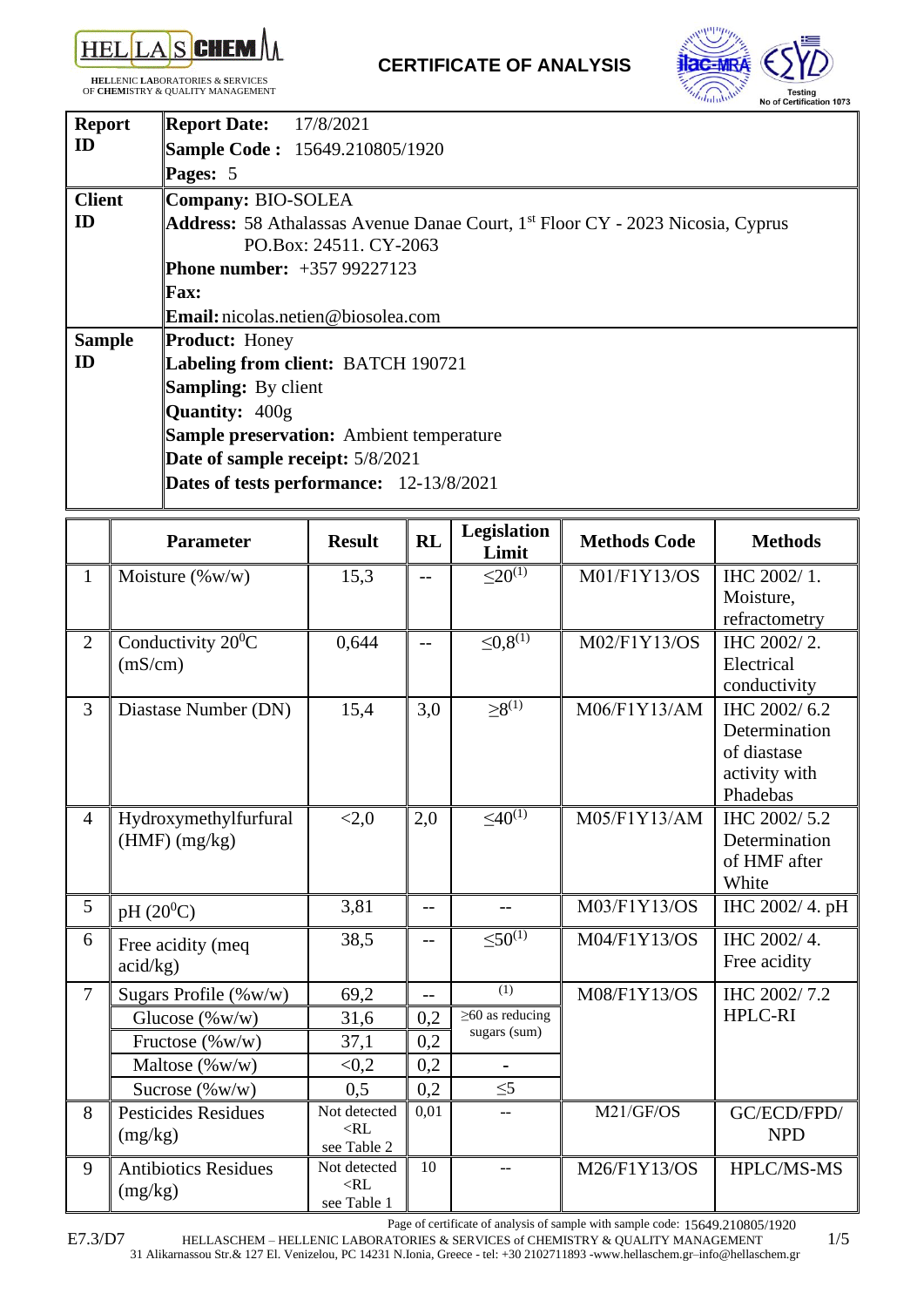

OF **CHEM**ISTRY & QUALITY MANAGEMENT

### **CERTIFICATE OF ANALYSIS**



RL: Reporting Limit (Limit of Quantification of method). Methods that are accredited (ISO17025:2017) are described with "/AM" at the end of the method's code. Methods out of the scope of accreditation are described with "/OS" at the end of the method's code. Tests performed by subcontractors are identified by the symbol \*. The accreditation number of the subcontractor is referred at the end of this report. All tests are performed in HELLASCHEM facilities, unless differently mentioned in the certificate of analysis.

Notes:

(1) Greek Code of Food & Drinks, articles 67 & 67a for blossom honey

(2)HARMONISED METHODS OF THE INTERNATIONAL HONEY COMMISSION, 2002

|                | Antibiotics                        | Results |
|----------------|------------------------------------|---------|
| $\mathbf{1}$   | Oxytetracycline dehydrate (µg/kg)  | <10     |
| $\overline{2}$ | Tetracycline hydrochloride (µg/kg) | $<$ 10  |
| 3              | Chlorotetracycline.HCl (μg/kg)     | $<$ 10  |
| $\overline{4}$ | Doxycycline hydrochloride (µg/kg)  | <10     |
| 5              | Sulfadiazine (μg/kg)               | <10     |
| 6              | Sulfabenzamide $(\mu g/kg)$        | $<$ 10  |
| $\overline{7}$ | Sulfacetamide (µg/kg)              | <10     |
| 8              | Sulfachloropyridazine (μg/kg)      | $<$ 10  |
| 9              | Sulfaclozine (µg/kg)               | $<$ 10  |
| 10             | Sulfadimethoxine $(\mu g/kg)$      | <10     |
| 11             | Sulfadoxine $(\mu g/kg)$           | $<$ 10  |
| 12             | Sulfaguanidine (μg/kg)             | $<$ 10  |
| 13             | Sulfamerazine $(\mu g/kg)$         | $<$ 10  |
| 14             | Sulfameter (µg/kg)                 | $<$ 10  |
| 15             | Sulfamethazine (μg/kg)             | $<$ 10  |
| 16             | Sulfamethizole (µg/kg)             | $<$ 10  |
| 17             | Sulfamethoxazole (μg/kg)           | <10     |
| 18             | Sulfamethoxypyridazine (μg/kg)     | $<$ 10  |
| 19             | Sulfamonomethoxine (μg/kg)         | <10     |
| 20             | Sulfanitran (µg/kg)                | $<$ 10  |
| 21             | Sulfapyridine (μg/kg)              | $<$ 10  |
| 22             | Sulfaquinoxaline (μg/kg)           | $<$ 10  |
| 23             | Sulfathiazole (μg/kg)              | $<$ 10  |
| 24             | Sulfisoxazole (μg/kg)              | $<$ 10  |
| 25             | Chloramphenicol (µg/kg)            | <10     |
| 26             | Fumagillin (μg/kg)                 | $<$ 10  |
| 27             | Flumequine $(\mu g/kg)$            | $<$ 10  |
| 28             | Trimethoprim (μg/kg)               | $<$ 10  |
| 29             | Penicillin G (µg/kg)               | $<$ 10  |
| 30             | Penicillin V (µg/kg)               | <10     |
| 31             | Natamycin (µg/kg)                  | $<$ 10  |

#### Table 1: Antibiotics Residues - Results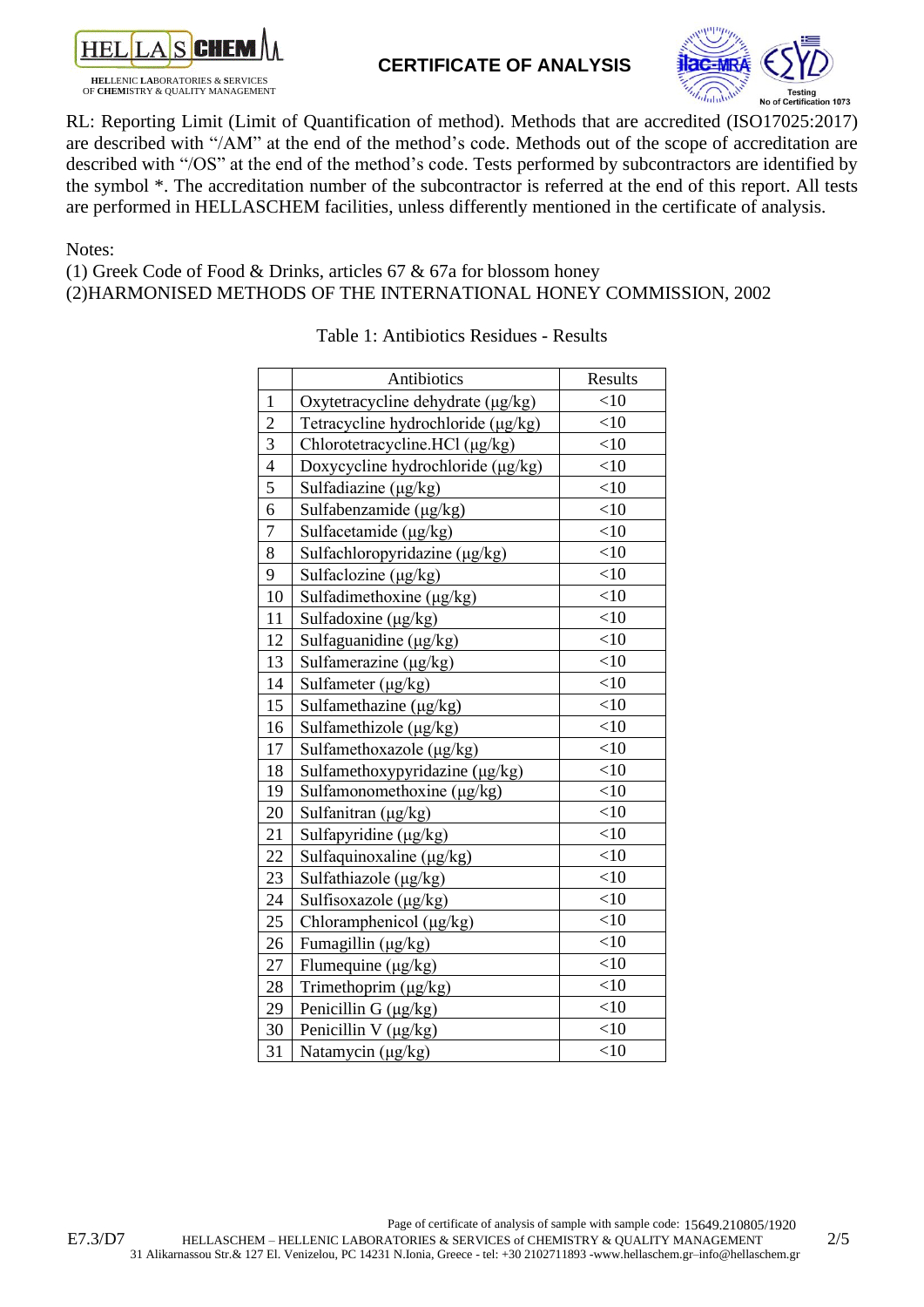

# **CERTIFICATE OF ANALYSIS**



#### Table 2: Pesticides Residues – Results

|                | Pesticides          | Results          |    | Pesticides             | Results            |
|----------------|---------------------|------------------|----|------------------------|--------------------|
| 1              | Acephate            | $<0,010$ ppm     | 41 | Crimidine              | $<0,010$ ppm       |
| $\overline{2}$ | Acetochlor          | $<0.010$ ppm     | 42 | Cyanazine              | $<0,010$ ppm       |
| 3              | Acrinanthrin        | $<0,010$ ppm     | 43 | Cymoxanil              | $<0,010$ ppm       |
| $\overline{4}$ | Alachlor            | $<0,010$ ppm     | 44 | Cyfluthrin             | $<0,010$ ppm       |
| 5              | Aldicarb sulfone    | $<0,010$ ppm     | 45 | Cyhalothrin $-\lambda$ | $<0,010$ ppm       |
| 6              | Aldicarb sulfoxide  | $<0,010$ ppm     | 46 | Cymiazol               | $<$ 0,010ppm       |
| $\overline{7}$ | Aldrin              | $<0,010$ ppm     | 47 | Cypermethrin           | $<$ 0,010ppm       |
| 8              | Ametryn             | $<0,010$ ppm     | 48 | DDD - op               | $<0,010$ ppm       |
| 9              | Amitraz             | $<0,010$ ppm     | 49 | DDD - pp               | $<$ 0,010ppm       |
| 10             | Atrazine            | $\sim 0.010$ ppm | 50 | DDE - op               | $<$ 0,010ppm       |
| 11             | Azinphos ethyl      | $<0,010$ ppm     | 51 | DDE - pp               | $<0,010$ ppm       |
| 12             | Azinphos methyl     | $<0,010$ ppm     | 52 | $DDT - o,p$            | $<0,010$ ppm       |
| 13             | Benfularin          | $<0,010$ ppm     | 53 | $DDT - p,p$            | $<0,010$ ppm       |
| 14             | Benfuracarb         | $<0,010$ ppm     | 54 | Deltamethrin           | $<$ 0,010ppm       |
| 15             | Benomyl             | $\sim 0.010$ ppm | 55 | Demeton S methyl       | $<0,010$ ppm       |
| 16             | <b>Bifenox</b>      | $<0,010$ ppm     | 56 | Desmedipham            | $<0,010$ ppm       |
| 17             | Bifenthrin          | $<0,010$ ppm     | 57 | Desmetryn              | $<0,010$ ppm       |
| 18             | Bromophos ethyl     | $<0.010$ ppm     | 58 | Diazinon               | $<0,010$ ppm       |
| 19             | Bromophos methyl    | $<0,010$ ppm     | 59 | Dichlorvos             | $<$ 0,010ppm       |
| 20             | Bromopropylate      | $<0,010$ ppm     | 60 | Dicrotophos            | $\leq 0,010$ ppm   |
| 21             | Cadusaphos          | $<0,010$ ppm     | 61 | Dieldrin               | $<$ 0,010ppm       |
| 22             | Captafol            | $<0,010$ ppm     | 62 | Dimethoate             | $\sqrt{0.010}$ ppm |
| 23             | Captan              | $<0,010$ ppm     | 63 | Dimoxystrobin          | $<0,010$ ppm       |
| 24             | Carbaryl            | $<0,010$ ppm     | 64 | Diniconazole           | $<$ 0,010ppm       |
| 25             | Carbendazim         | $<0,010$ ppm     | 65 | Dinitramine            | $<0,010$ ppm       |
| 26             | Carbofuran          | $<0,010$ ppm     | 66 | Dinocap                | $<0,010$ ppm       |
| 27             | Chlordan - cis      | $<0,010$ ppm     | 67 | <b>Ditalimfos</b>      | $<$ 0,010ppm       |
| 28             | Chlordan - trans    | $<0,010$ ppm     | 68 | <b>Ditalimfos</b>      | $<0,010$ ppm       |
| 29             | Chlordinafop        | $<0,010$ ppm     | 69 | Endosulfan-a           | $<$ 0,010ppm       |
| 30             | Chlorfenapyr        | $<0,010$ ppm     | 70 | Endosulfan-b           | $<$ 0,010ppm       |
| 31             | Chlorfenvinphos     | $<0,010$ ppm     | 71 | Endosulfan sulfate     | $<0,010$ ppm       |
| 32             | Chlorobezilate      | $<0,010$ ppm     | 72 | Endrin                 | $<0,010$ ppm       |
| 33             | Chlorothalonil      | $<0,010$ ppm     | 73 | Esfenvalerate          | $<0,010$ ppm       |
| 34             | Chlorpyrifos        | $<$ 0,010ppm     | 74 | Etaconazole            | $<0,010$ ppm       |
| 35             | Chlorpyrifos methyl | $<0,010$ ppm     | 75 | Ethalfluralin          | $<0,010$ ppm       |
| 36             | Climbazol           | $<0,010$ ppm     | 76 | Ethion                 | $<0,010$ ppm       |
| 37             | Clothianidine       | $<0,010$ ppm     | 77 | Ethionfencarb          | $<0,010$ ppm       |
| 38             | Coumaphos           | $<0,010$ ppm     | 78 | Ethoprophos            | $<0,010$ ppm       |
| 39             | Crimidine           | $<0,010$ ppm     | 79 | Etoxazol               | $<$ 0,010ppm       |
| 40             | Cyanazine           | $<0,010$ ppm     | 80 | Fenbuconazole          | $<0,010$ ppm       |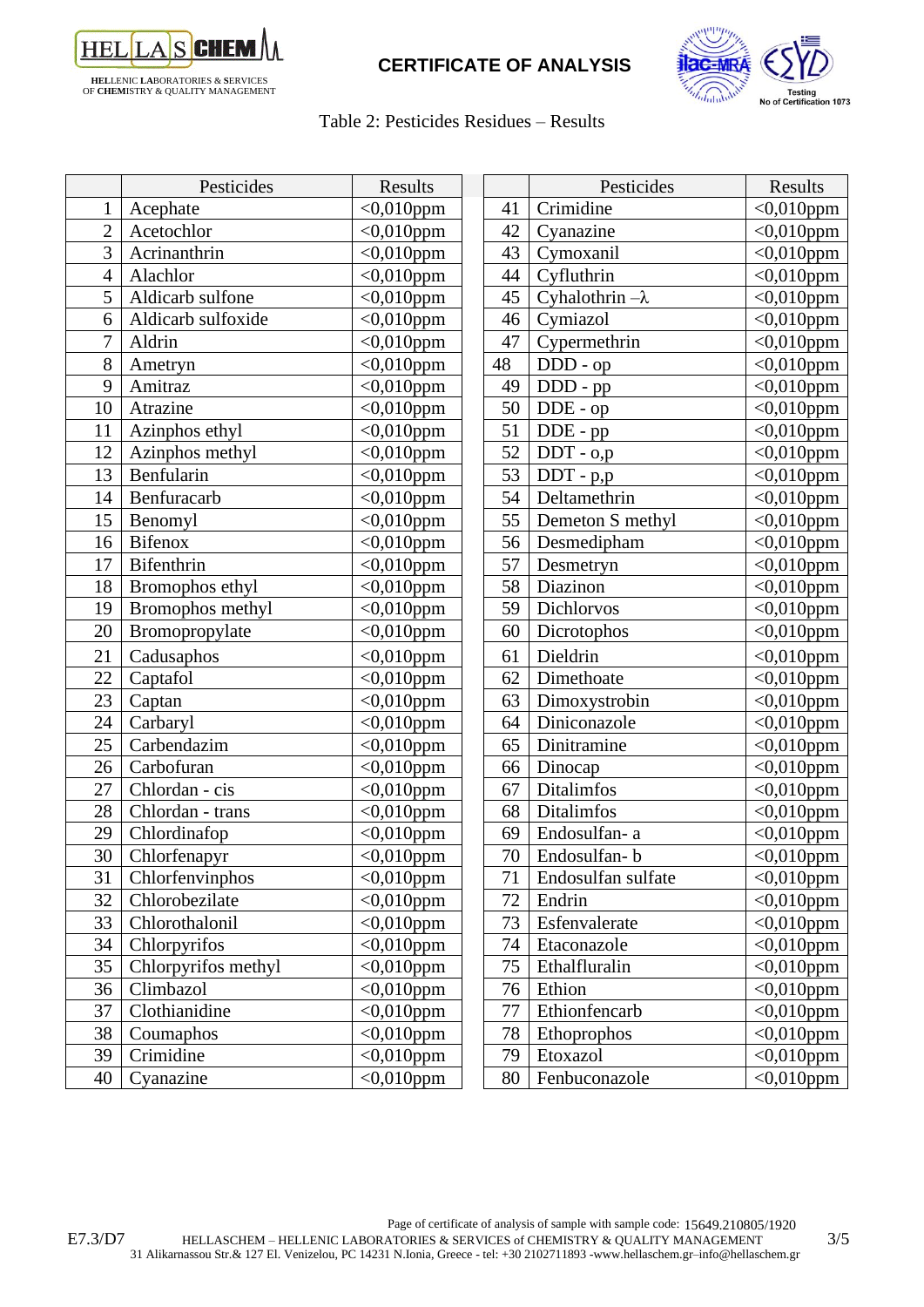

**HEL**LENIC **LA**BORATORIES & **S**ERVICES OF **CHEM**ISTRY & QUALITY MANAGEMENT

# **CERTIFICATE OF ANALYSIS**



|     | Pesticides               | Results                 |     | Pesticides         | Results                 |
|-----|--------------------------|-------------------------|-----|--------------------|-------------------------|
| 81  | Fenhexamid               | $<0,010$ ppm            | 121 | Meptyldinocap      | $<0,010$ ppm            |
| 82  | Fenamiphos               | $<0,010$ ppm            | 122 | Metamitron         | $<0,010$ ppm            |
| 83  | Fenamiphos sulfone       | $<0,010$ ppm            | 123 | Metazachlor        | $<0,010$ ppm            |
| 84  | Fenarimol                | $<0,010$ ppm            | 124 | Methacrifos        | $<0,010$ ppm            |
| 85  | Fenitrothion             | $<0,010$ ppm            | 125 | Methamidophos      | $\overline{<}0,010$ ppm |
| 86  | Fenphos sulfoxide        | $<0,010$ ppm            | 126 | Methoxychlor       | $<$ 0,010ppm            |
| 87  | Fensulfothion            | $<0,010$ ppm            | 127 | Metribuzin         | $<0,010$ ppm            |
| 88  | Fenthion                 | $<0,010$ ppm            | 128 | Mirex              | $<$ 0,010ppm            |
| 89  | Fenthion sulfone         | $<0,010$ ppm            | 129 | Monocritophos      | $<0,010$ ppm            |
| 90  | Fenthion sulfoxide       | $<0,010$ ppm            | 130 | Nitrofen           | $<0,010$ ppm            |
| 91  | Fenvalerate              | $<$ 0,010ppm            | 131 | Nuarimol           | $<$ 0,010ppm            |
| 92  | Fluazinam                | $<$ 0,010ppm            | 132 | Ofurace            | $\sqrt{0.010}$ ppm      |
| 93  | Flucythrinate            | $<0,010$ ppm            | 133 | Omethoate          | $<0,010$ ppm            |
| 94  | Fludioxonil              | $<0,010$ ppm            | 134 | Oxyfluorfen        | $<0,010$ ppm            |
| 95  | Flumethrin               | $<0,010$ ppm            | 135 | Paclobutrazole     | $<$ 0,010ppm            |
| 96  | Fluopicolide             | $\overline{<}0,010$ ppm | 136 | Parathion          | $<$ 0,010ppm            |
| 97  | Fonofos                  | $<0,010$ ppm            | 137 | Parathion methyl   | $<0,010$ ppm            |
| 98  | Formothion               | $<0,010$ ppm            | 138 | Penconazole        | $<$ 0,010ppm            |
| 99  | Haloxyfop                | $<0,010$ ppm            | 139 | Pendimethalin      | $<0,010$ ppm            |
| 100 | HCH - a                  | $<$ 0,010ppm            | 140 | Permethrin         | $<$ 0,010ppm            |
| 101 | HCH-b                    | $<$ 0,010ppm            | 141 | Phenmedipham       | $<$ 0,010ppm            |
| 102 | $HCH - d$                | $<0,010$ ppm            | 142 | Phorate            | $<0,010$ ppm            |
| 103 | HCH-e                    | $<$ 0,010ppm            | 143 | Phosmet            | $<$ 0,010ppm            |
| 104 | Heptachlor               | $<$ 0,010ppm            | 144 | Phosphamidon       | $<0,010$ ppm            |
| 105 | Heptachlor cis epoxide   | $<0,010$ ppm            | 145 | Picolinafen        | $<0,010$ ppm            |
| 106 | Heptachlor trans epoxide | $<0,010$ ppm            | 146 | Picoxystrobin      | $<$ 0,010ppm            |
| 107 | Hexachlorobenzene        | $<0,010$ ppm            | 147 | Piperonyl butoxide | $<0,010$ ppm            |
| 108 | Hexaflumuron             | $<0,010$ ppm            | 148 | Pirimicarb         | $<$ 0,010ppm            |
| 109 | Iprodione                | $<$ 0,010ppm            | 149 | Pirimiphos methyl  | $<$ 0,010ppm            |
| 110 | Isodrin                  | $<0,010$ ppm            | 150 | Procymidone        | $<0,010$ ppm            |
| 111 | Isoproturon              | $<0,010$ ppm            | 151 | Profoxydim         | $<0,010$ ppm            |
| 112 | Isoxaflutole             | $<0,010$ ppm            | 152 | Prometon           | $<0,010$ ppm            |
| 113 | Kresoxim methyl          | $<0,010$ ppm            | 153 | Prometryn          | $<0,010$ ppm            |
| 114 | Lenacil                  | $<0,010$ ppm            | 154 | Propaquizafop      | $<0,010$ ppm            |
| 115 | Lindane (ghch)           | $<0,010$ ppm            | 155 | Propargyl          | $<0,010$ ppm            |
| 116 | Malathion                | $<0,010$ ppm            | 156 | Propazine          | $<0,010$ ppm            |
| 117 | Methidathion             | $<0,010$ ppm            | 157 | Propham            | $<0,010$ ppm            |
| 118 | Mecarbam                 | $<0,010$ ppm            | 158 | Propiconazol       | $<0,010$ ppm            |
| 119 | Mecarbam                 | $<0,010$ ppm            | 159 | Proquinazid        | $<0,010$ ppm            |
| 120 | Mepronil                 | $<0,010$ ppm            | 160 | Pyrethrins         | $<0,010$ ppm            |